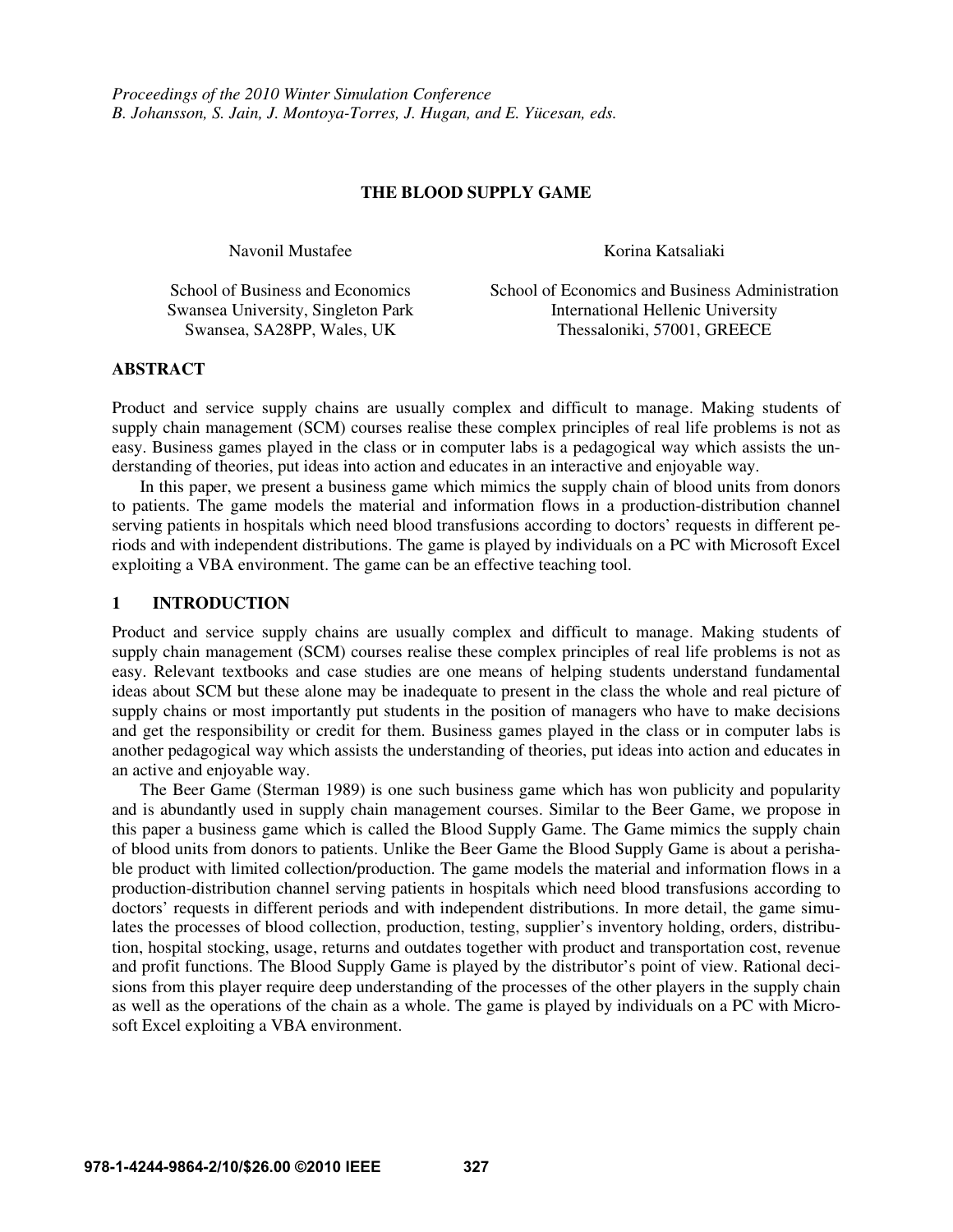# **2 APPROACHES FOR TEACHING SUPPLY CHAIN DYNAMICS AND BUSINESS GAMES**

By focusing on the management of entire value chains, supply chain management has gained increasing popularity in management research and in the teaching of global businesses (Vollmann, Cordon and Heikkilä 2000). Many schools of management and engineering are adopting integrated curricula that prepare students to design and manage the resulting complex global SCM. Several studies present competent syllabi, popular case studies and teaching frameworks for supply chain management courses and highlight supporting material and pedagogy (Johnson and Pyke 2000, Vollmann, Cordon and Heikkilä 2000, Sparling 2002). Moreover, SCM curriculum often includes cross-border, experiential and interactive approaches such as the use of company-sponsored team projects (Kopczak and Fransoo 2000; Bandyopadhyay 2004) or SCM software packages (Knolmayer, Schmidt and Rihs 2007) for training professionals and students.

 Business games utilisation has been increasingly grown over the past decades (Faria and Nulsen 1997). A plethora of business games are reported in The Business Games Handbook (Graham and Gray 1969) and The Guide to Simulations/Games for Education and Training (Horn and Cleaves 1980). Furthermore, over the last two decades, games of different types have been successfully used in particular for teaching courses like production and operations management and in the introduction of new planning methods and systems in industrial enterprises as described in Simulation Games and Learning in Production Management (Riis, 1995; Morecroft and Sterman 2000). The general pedagogic purpose of these games is threefold: to create awareness and insight from experiencing the interplay of different sections and functions; to teach by creating understanding and knowledge on the basis of try-outs of different planning principles; and to train by providing practical know how from planning a handling job (Riis 1995).

 In SCM teaching, the most popular game which is part of many SCM curricula is the Beer Distribution Game developed at MIT almost 20 years ago (Sterman 1989, Senge 1990). The Beer Game is an exercise that simulates the material and information flows in a production/distribution system. Teams of players simulate the processes of a single product distribution supply chain by allowing individuals to manage the orders/inventory of a manufacturer, distributor, wholesaler or retailer. The game facilitates the students in acquiring direct knowledge of the "bullwhip effect" (Forrester 1958; Lee, Padmanabhan and Whang 1997a, 1997b) and the benefits of information sharing and lead-time reduction. In its original form, the game is set up as a physical simulation, however, over the years several versions of this game have been developed and adopted in class (Chen and Samroengraja 2000, Sparling 2002) available in computer simulation too (e.g., Simchi-Levi, Kaminsky and Simchi-Levi 1999).

 Another game which was developed for teaching SCM is the Mortgage Service Game (Anderson and Morrice 2000). This is a simulation game designed to teach service-oriented supply chain management principles. Contrary to the Beer Game which is a finished good inventory supply chain, in the Mortgage Service Game there is no inventory and players can only manage backlogs through capacity adjustments. The game demonstrates the impact of demand variability and reduced capacity adjustment time and lead times. As far as our knowledge goes these are the main two published games which focus on teaching the specific principles of SCM.

# **3 AIMS OF THE BLOOD SUPPLY GAME**

The pedagogic purpose of the Blood Supply Game is fourfold:

- to improve students understanding of complex principles of supply chains, such as variant supply and demand, distribution options, product and market characteristics;
- to evaluate the overall impact of these principles which is different from the sum of the impact of each one of them;
- to train them in making decisions under pressure and in complex situations where an outcome arises from interaction of multiple factors and interventions;
- to allow the students familiarise themselves with a business, graphically-oriented model.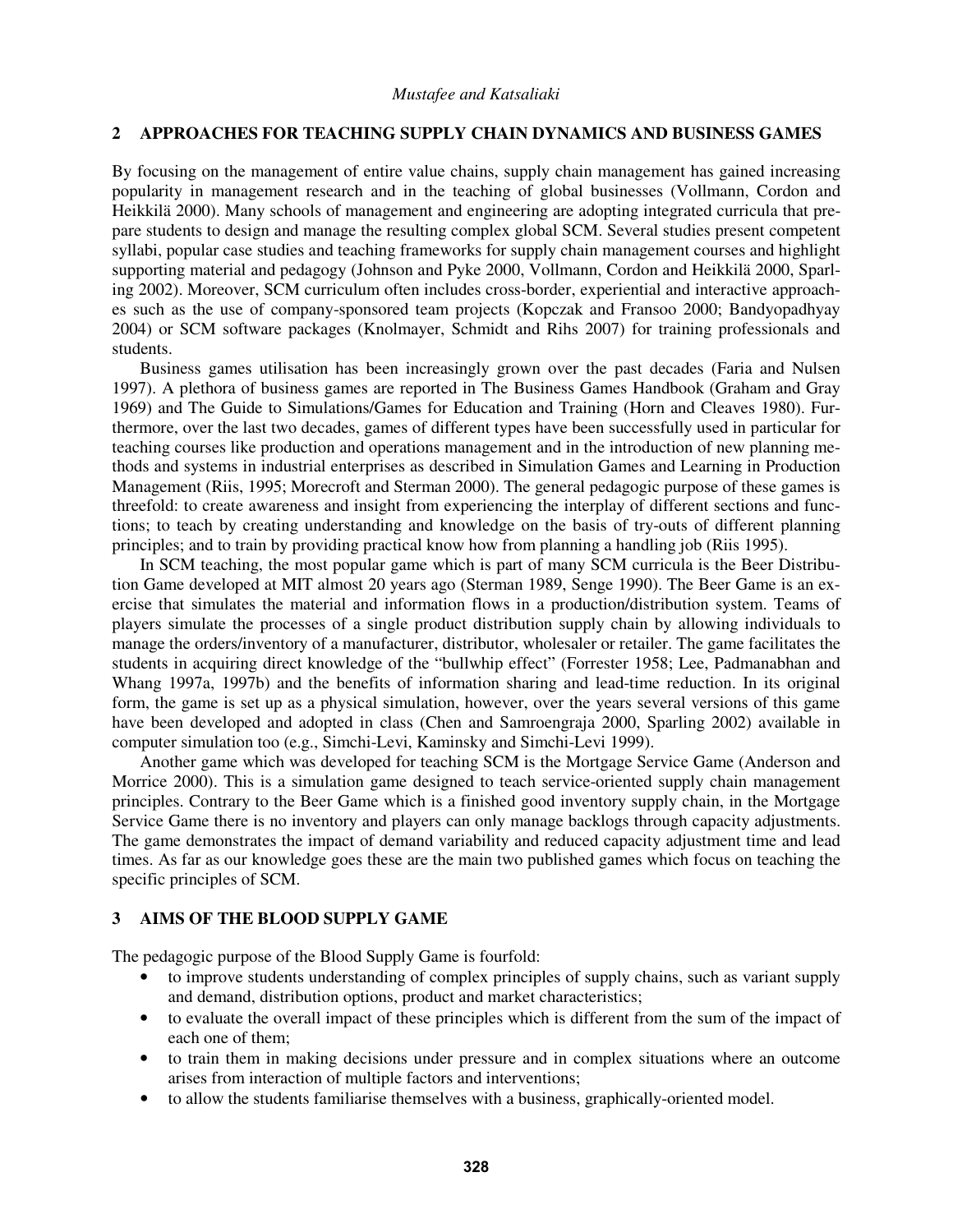The game is also useful for research and assessment purposes. The game gives students a real supply chain case study (Katsaliaki and Brailsford 2007, Katsaliaki 2008) which resembles the operations and principles of a supply chain taught in the class or in a text-book but has its own particularities. Students need to translate these processes and make decisions to solve the problems of the real simulated case. In particular, the game can assess students' competency of applying the supply chain principles that are taught in class and measure how well the students comprehend the interrelationships between the different function of a supply chain, how effectively use the given, incomplete information to make decisions which improve the chain's performance and how well they co-ordinate these processes in order to increase the satisfaction of the supply chain players and their profits. The Blood Supply Game, like other similar games, can help educators answer these research questions.

This game is geared to deal with planning issues pertaining to one single decision maker: the distributor (who is vertically integrated with the manufacturer). The player should work on a complex planning task but also demonstrate the interplay between different functions involved in supply chains. The aim is to teach the students the complexity of some supply chains and especially in products that are perishable and of special interest.

## **4 DESCRIPTION OF THE BLOOD SUPPLY GAME**

The authors have developed a game which describes a supply chain with elements from both the Beer Game and the Mortgage Service Game and the types of decisions made within these contexts. However, it has some characteristic differences that makes this SC unique. The product is perishable, there is finite production and demand is usually greater than supply.

 The main players of this supply chain are: the donors (supplier) who provide the raw material, which in this case are the unprocessed blood; the National Blood Service (NBS) Centre (manufacturer) which tests, processes and transforms blood into blood products ready for use; the NBS plays also the role of the distributor who stores the product in safe temperature and transports it to the receiver when an order is placed; the hospital blood banks (wholesaler) which place orders to and receive products from the NBS, handle the stock of these NBS issues as well as the returns from the next echelon of the supply chain; the doctors of each hospital (retailers) who place orders for blood products to hospital blood banks to satisfy the needs of the patients (end-user) in need for transfusion. The game is mainly focused on the activities of the NBS and hospitals/doctors orders. These are the main players of the supply chain. Furthermore, in a so vital product like blood, for which demand is usually greater than supply, the power is with the seller who has more control over the chain than the buyer (McAlister et al 1986). In our case this is the NBS manufacturer/distributor.

 In more detail, the NBS in the UK collects blood by voluntary donation, mainly from local venues such as church halls or places of employment. The blood is transported back to the nearest process-testing and Issuing (PTI) Centre where it is tested for ABO and Rhesus grouping and infectious diseases such as HIV.

 It is then processed into different products, of which the main one is red blood cells (RBC). RBC have a shelf life of 35 days. RBC comprises 80% of stock and is the chief source of wastage and shortages. RBC are measured in "units" of 400ml. Blood products are stored in the PTI Centre's (NBS) blood bank until they are requested by the hospitals served by that Centre. For reasons of simplicity when we refer to blood we mean the RBC units.

 Delivery takes place mainly once per day either in a start like mode in which each hospital is serviced separately or on a multi-stop mode serving many hospitals at once.

 The ordering system is highly complex. Local practice varies and all hospitals have slightly different ordering policies. However, the main ordering system is defined according to the following process: Individual doctors are responsible for the quantity of blood products ordered for each patient in the hospital specifying how much blood is required for a given operation. Although doctors try to be precise in their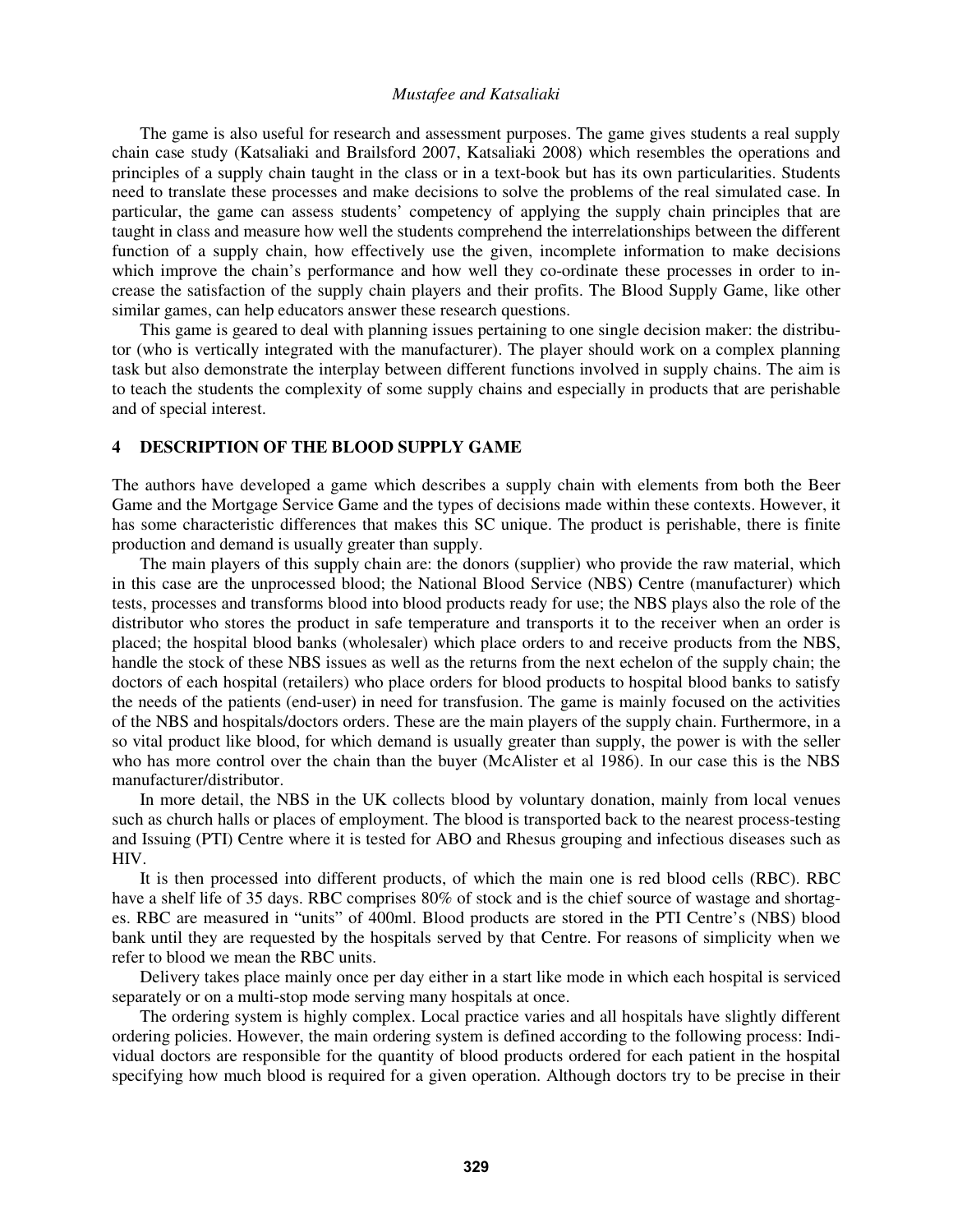orders it is common that many of them over-order to be on the safe side and allow for cases where extra blood might be needed if complications arise.

Each hospital also keeps stock of blood in their blood bank  $(S_H)$ . Hospitals get doctors' orders  $(O_{Dr})$ daily and satisfy as much as they can from their stock  $(S_H)$  and order  $(O_H)$  the remaining units from the NBS Centre's blood bank stock  $(S_{NBS})$ . The NBS issues  $(I_{NBS})$  the hospital's order on the same day if units are available. The delivered blood is cross-matched (tested for compatibility) for a named patient according to doctor's order. It is placed in the "assigned inventory" for that patient for a period of time until a transfusion is scheduled. Untransfused blood units are returned to the hospital bank and can be used for the next doctor's request. In practice, on average only 65% of the cross-matched blood units is actually transfused (T) and 35% return to the hospital blood bank to be assigned to other patients. Returns to the NBS Centre are not allowed. Hospitals purchase blood units from the NBS for the price of £140 each.

 Figure 1 portrays the basic logic of the model in the form of a flow diagram. The dotted arrows represent information flow (orders) whereas the normal arrows represent product flow.



Figure 1: Flow diagram of the blood supply chain with orders from 1 hospital

#### **5 DESCRIPTION OF THE MODEL**

The game has been developed to mimics the routine processes of the supply chain of blood for a particular NBS Centre which supplies three hospitals of different size in terms of blood consumption.

 Blood collections from the NBS Centre are gathered to match the requirements of all three hospitals together. Historic data have shown that weekly collections are approximately 580 units of blood. However the daily collections fluctuate according to the probability distribution shown in Figure 2a. This means that on Mondays, average collections are 20% of the weekly collection of 580 units and so on. During the weekend there are no collections or processing taking place. The processing and testing (Pr) takes a day to be completed and thus blood units are available in the NBS Centre's blood bank for stocking and shipping in the next morning. This implies that Monday collection reaches the NBS bank on Tuesday morning, Tuesday collection is stocked on Wednesday and so on. Friday collection is stocked only on the following Monday as the service closes on Friday evening and the available processing time is not sufficient. Unlike collections and processing, NBS deliveries operate on a 7 days a week basis.

Hospital Doctors' orders  $(O_{Dr})$  are placed according to patients needs. Hence, doctors' orders in terms of blood units clearly differ between hospitals, since each hospital performs a different combination and number of transfusions according to the number of patients and needs. From past experience it is known that weekly doctors' requests for the for the small hospital (H1) are around 110 units, for the medium hospital (H2) are 300 blood units and for the big one (H3) are 495 units; 905 units all together of which the small hospital represents 12% of all doctors' orders, the medium represents 33% of all orders and the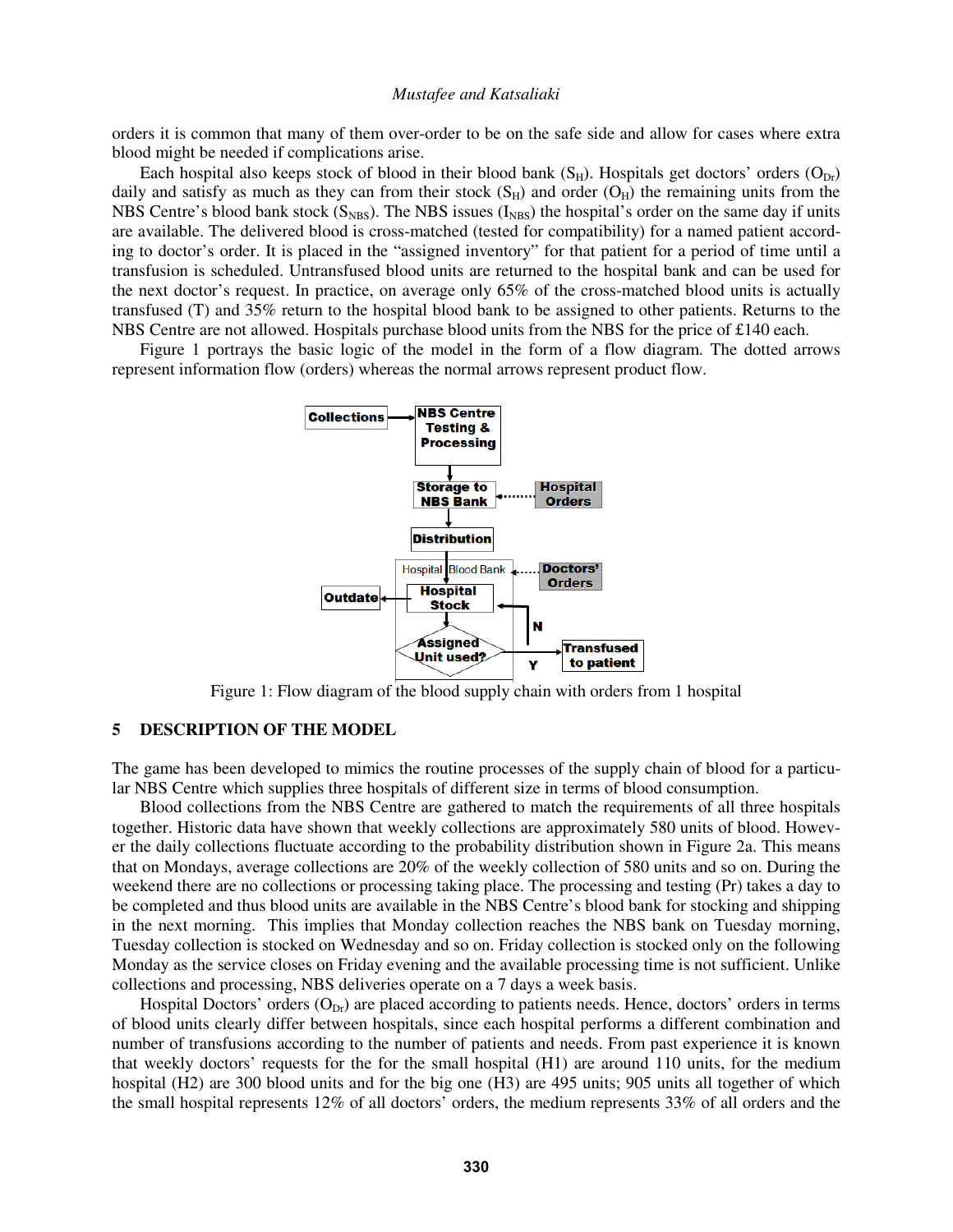big 55%. However similar to collections, there is a daily fluctuation in doctors' orders which is usually common to all hospitals and is related to the patterns of patient arrivals to hospitals. These daily fluctuations are shown in Figure 2b:





Figure 2a: Daily NBS Centre blood collections Figure 2a: Daily % of Doctor' blood orders



Doctors' orders  $(O_{Dr})$  are usually placed once a day in the morning or afternoon. Each hospital checks its stock  $(S_H)$  in the hospital bank and satisfies the doctors' orders from its stock otherwise order from the NBS Centre stock  $(S_{NBS})$  as many units as it is necessary to fulfill the doctors' request. As mentioned above, at the end of the day approximately only 65% of doctors' requests are actually consumed/transfused (T); the remaining 35% of the blood units are returned to the hospital stock and are used together with other residuals to satisfy next day's orders. For reasons of pedagogic simplicity we do not consider different types of blood groups or blood groups compatibility issues in the Game.

Mathematically, the structure of (1) the individual hospital stock  $(S_H)$ , (2) transfused units (T) and (3) hospital orders  $(O_H)$ , are given in Equations 1 to 3 (all measured in blood units):

If 
$$
S_H(i,d) = S_H(i,d-1) + I_{NBS}(i, d-1) - T(i, d-1)
$$

$$
65\%O_{Dr}(i,d) < S_H(i,d) + I_{NBS}(i,d)
$$
 (1)

Else:

$$
T(i,d) = 0.65^* O_{Dr}(i,d)
$$
 (2a)

$$
T(i,d) = S_H(i,d) + I_{NBS}(i,d)
$$
\n(2b)

$$
O_H(i,d) = O_{Dr}(i,d) - S_H(i,d)
$$
 (3)

Where  $I_{NBS}$  NBS issues, O<sub>Dr</sub>= Doctors' orders d= day number and i =hospital identification number

Hospitals requests in blood units  $(O_H)$  come in different times of the day in mixed order but mainly until 6pm. The Centre's stock changes during the day as follows: Early in the morning the new processed units (Pr) are added to the previous day Centre's stock ( $S_{NBS}$ ). The hospitals orders ( $O_H$ ) arrive later at the day and the player (distributor) needs to make a decision of how much of the hospital's order to satisfy  $(I<sub>NBS</sub>)$ . The stock goes down by this amount every time an order is issued/shipped to a hospital. Each delivery to the hospital and back costs the distributor (NBS) £30 regardless of the number of units transferred. This cost  $(C_{Tr})$  covers the drivers' pay, fuel and maintenance variable expenses as well as fixed costs of purchasing the special vans with the freezers. The NBS stock is re-calculated up to 3 times after each decision of how much to issue to a hospital is made. Equation 4 computes the new NBS stock  $(S_{NBS})$  at the end of the day.

$$
S_{NBS}(d') = S_{NBS}(d) - \sum_{i=1}^{3} I_{NBS}(i, d)
$$
 (4)

Where  $S_{NBS}(d) \geq 0$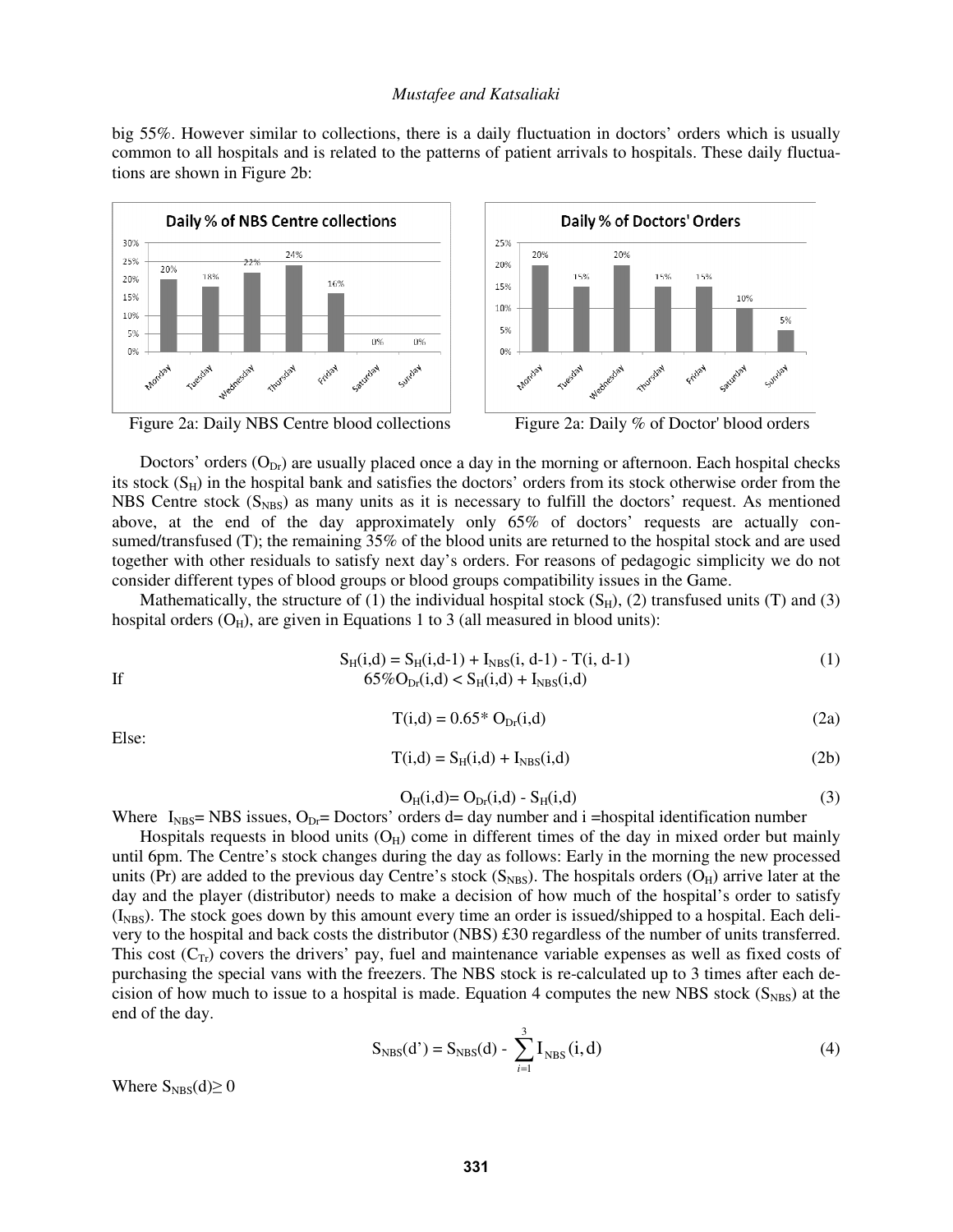Unsatisfied orders  $(UO_H)$  from the NBS to the hospitals (Equations 5) are considered as a major drawback of the NBS service and the approval and rating from the hospitals, public opinion and Ministry of Health diminishes. Moreover, an ultimate dissatisfaction arises when not only hospital orders but patients needs in blood are left unsatisfied (UP $_{\rm H}$ ) (Equation 6). This means that a patient's life may be at risk because the patient will not get the amount of blood needed during the transfusion process due to over than 65% unsatisfied doctors' orders. To incorporate this dissatisfaction into the process of the supply chain there is a loss cost associated with each unsatisfied order  $(C<sub>U</sub>)$  of £40 and a much higher one of £500 which is associated with an unsatisfied patient ( $C_{UP}$ ) who did not receive the amount of needed blood (In the real blood SC these costs are plasmatic.).

When  $O_H(i,d) > I_{NBS}(i,d)$ 

$$
UO_H(i,d) = O_H(i,d) - I_{NBS}(i,d)
$$
 (5)

When  $0.65^*$  O<sub>Dr</sub>(i,d) > T(i,d)

$$
UP_{H}(i,d) = 0.65^* O_{Dr}(i,d) - T(i,d)
$$
 (6)

 Another point that needs to be taken into consideration is the importance of keeping stock balanced. If NBS stock increases, eventually blood outdates will occur and the stock will be reduced due to the perishability of the good. From experience it has been noted that if the sum of the weekly stock  $(S_{NBSw})$  from Monday to Sunday increases in two consecutive weeks by more than 5%, then 50% of this increase is stock that has been outdated/perished (Pe) (Equation 7). For  $d=14$  and  $d=28$ 

$$
Pe(d) = 50\% * [S_{NBSw}(w) - S_{NBSw}(w-1)]
$$
 (7)

where w=week number

 This means not only that these blood units have to be subtracted from the NBS stock next day (Monday) (Equation 8) but also that handling costs occur ( $C_{\text{Pe}}$ ) every other Monday which are estimated to £30 per outdated unit for discarding the perished blood. For  $d=15$  and  $d=29$ 

$$
S_{NBS}(d) = S_{NBS}(d-1) - \sum_{i=1}^{3} Pe(i, d-1) + Pr(d)
$$
 (8)

 The NBS pays £100 for PTI of each processed blood unit (Pr) but also losses money because of unsatisfied orders and unsatisfied patients. The NBS revenue  $(R_{NBS})$  is generated by the hospitals which pay the NBS £140 for each delivered blood unit  $(I_{NBS})$ . There should be a good balance between the cost of production and distribution and the revenue gathered from hospital purchases. Any profit ( $P_{NBS}$ ) made by the NBS goes to R&D which is vital for processing and testing breakthroughs which may have direct medical effect. One must also considered that the budget of the hospital is not unlimited.

 Equation 9 exhibits the NBS profit function for each day of the game whereas the Total NBS Profit for 28 days that the game lasts is calculated in Equation 10:

$$
P_{NBS}(d) = R_{NBS}(d) - C_{PTI}(d) - \sum_{i=1}^{3} [C_{UO}(i,d) + C_{UP}(i,d) + C_{Pe}(i,d) + C_{Tr}(i,d)] \tag{9}
$$

where  $C_{Tr}$  = Transportation Cost

$$
\sum_{d=1}^{28} P_{NBS}(d) = \sum_{d=1}^{28} (R_{NBS}(d) - C_{PTI}(d)) - (\sum_{i=1}^{3} (C_{U0}(i,d) + C_{UP}(i,d)) + C_{Pe}(i,d) + C_{Tr}(i,d)))
$$
\n(10)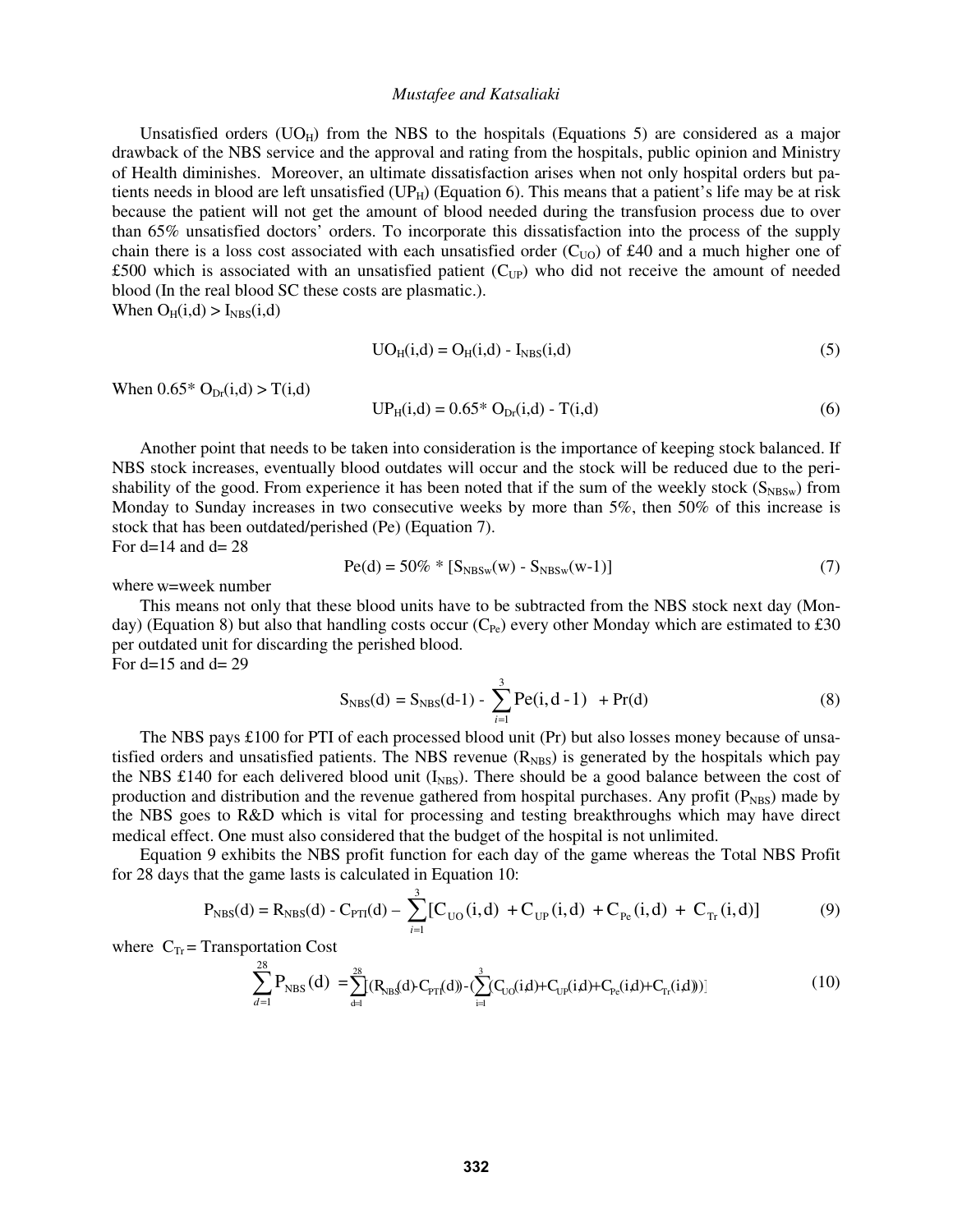# **6 TEACHING APPROACHES**

The game described in this paper is played in a computer station. A Visual Basic for Excel application was developed for this purpose. With the program, the game is easy to run and fun to play. The only requirement is a computer with Excel for Office '97 or more recent. The structure of the game and the customizability of the parameters allow different hypotheses to be tested under controlled conditions. The ease with which data is recorded and compiled lets players build their understanding as the game progresses. Also it allows instructors to build a comprehensive database of experimental results. Below we present teaching approaches for playing the game together with some screenshots from the game's results. The game's graphical user interface is given in Figure 3.



Figure 3: Graphical user interface of the Blood Supply Game

 Following the logic of the game described above, the aim of the player is to make such decisions that maximise the 'profit' of the NBS which is highly related with satisfying as many hospital patients as possible and as many hospital orders as possible. The main question that the player has to answer is how much of each hospitals' order to satisfy considering its limited stock. At the beginning of the game the players are usually encouraged to satisfy the whole amount of order with the sequence that this arrives to the NBS until stock runs out. The remaining amount of orders will be left unsatisfied and usually this affects the hospital that requests blood last. They are advised to monitor unsatisfied orders and patients as well as occurring costs. They are also advised to examine whether a particular hospital is unhappy with this policy as its orders are left more often unsatisfied than other hospital orders. Therefore, the game is played by satisfying the whole amount of orders in the sequence they arrive until there is no more NBS stock left.

 Typical results are shown below. As we see in Figure 4 the pattern of the NBS stock is repeated every week and is steady. Unsatisfied orders and patients are much more in the big hospital (Figure 5). In table 1 we observe that the NBS generates profit for R&D although there are unsatisfied orders and patients.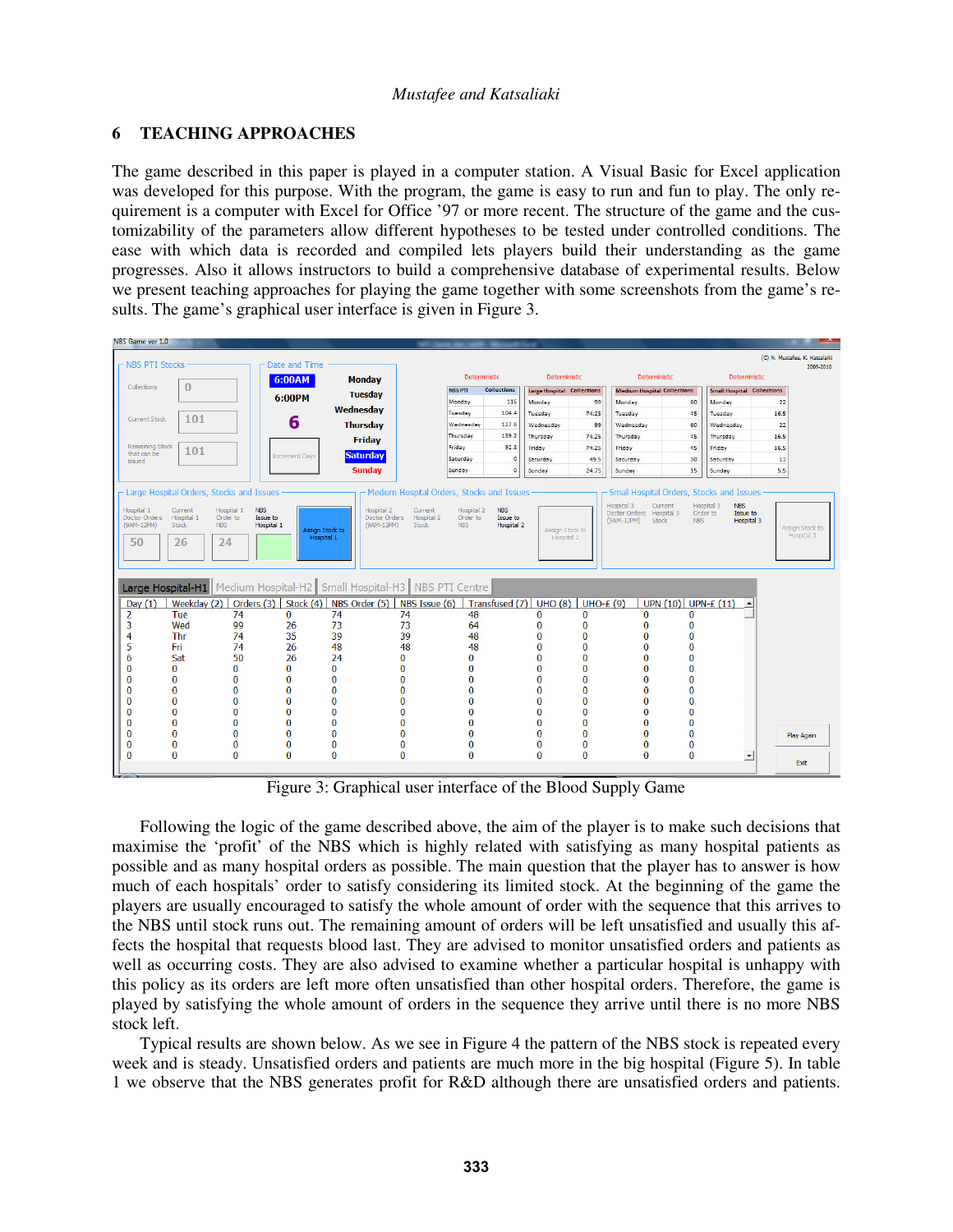No blood units have perished and there is a close match between NBS issues to hospitals and NBS





Figure 4: NBS stock units (scenario 1) Figure 5: Unsatisfied Orders/Patients per hospital (scenario 1)

| Revenue              | Units | Cost        |
|----------------------|-------|-------------|
| <b>NBS</b> Issues    | 2298  | £321,720    |
| <i>Expenses</i>      |       |             |
| <b>NBS PTI</b>       | 2327  | £232,700    |
| Unsatisfied orders   | 245   | £26,560     |
| Unsatisfied patients | 25    | £12,500     |
| Perished units       | 0     | $_{\rm f0}$ |
| <b>Transport</b>     | 28    | £2,520      |
| NBS profit for R&D   |       | £47,440     |

Table 1: NBS profit calculation (scenario 1)

After the first results are shown on the computer screen and relevant comments are made by the students and instructor, the players are encouraged to play the game and decide on how much of each hospital orders to satisfy according to their judgment. In this case results depend on how well the player has understood the process of the supply chain. However, although the values are deterministic and all variables can be predicted with appropriate calculations, due to the complex interconnection of these variables, some players may get the impression that there is some randomness in the process of hospital orders that cannot be easily predicted.

 The players are then advised to follow other policies to correct the problems. A suggested one is to try to collect more blood and thus satisfy more hospital orders. The player can change the number of units collected per year by the NBS. Below you can see results when choosing to collect 15% more than the initial. Thus around 670 units per week. The results shown in Figures 6 and 7 and Table 2 are not satisfactory. The NBS stock (Figure 6) in the duration of two weeks' time has an increasing trend and then falls due to perishable units been removed from the bank. This latter produces waste of 576 blood units (see Table 2). The distance between processed and issued units has increased as well as the number of unsatisfied hospital orders and patients. These causes overall loss of £47,320. So, although increased NBS collections do not satisfy more hospital orders because of the complex mechanisms of the system and basically the perishability of the product.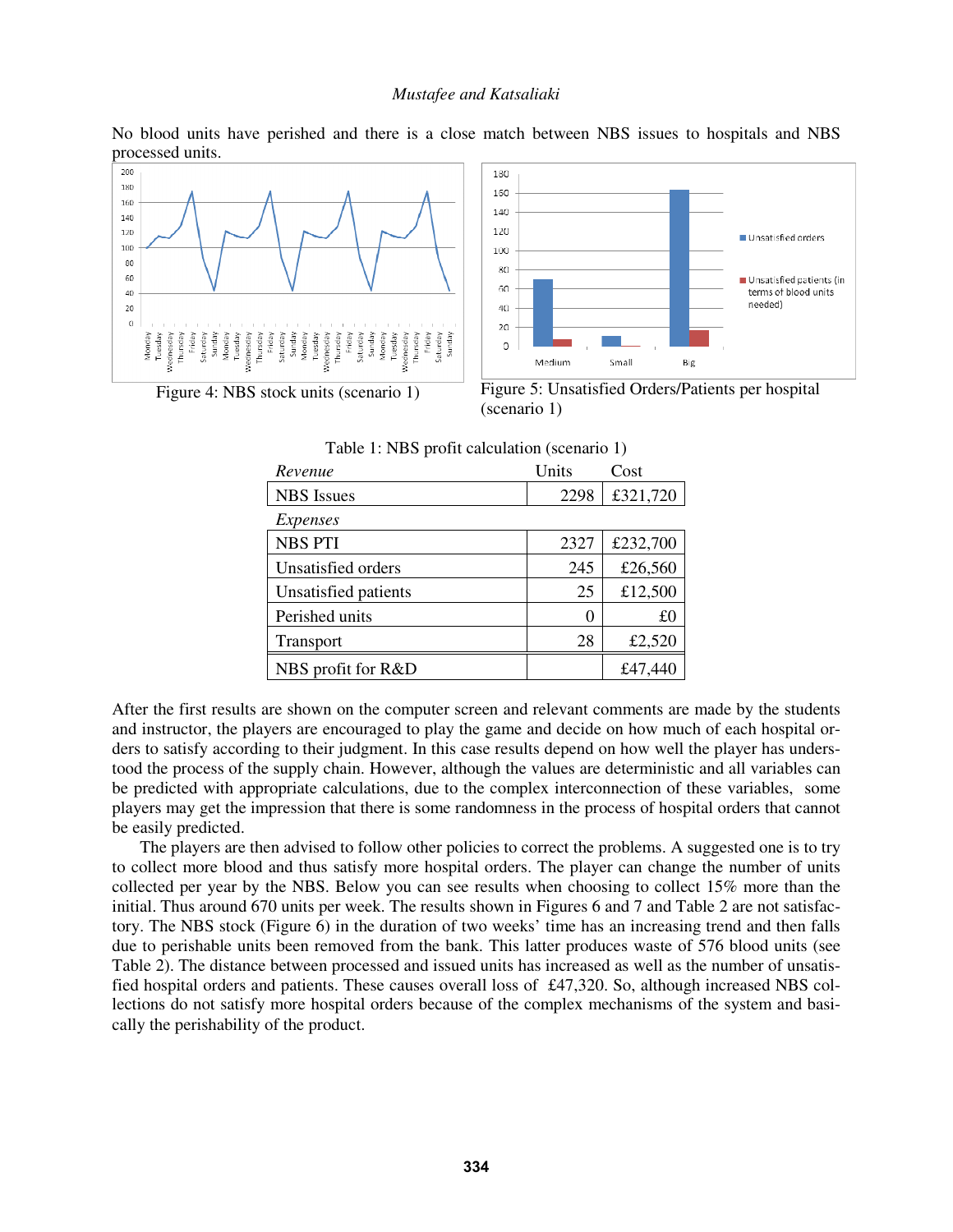



Figure 6: NBS stock units (scenario 2) Figure 7: Unsatisfied Orders/Patients per hospital (scenario 2)

| Revenue              | Units | Cost       |
|----------------------|-------|------------|
| <b>NBS</b> Issues    | 2231  | £312,340   |
| <i>Expenses</i>      |       |            |
| <b>NBS PTI</b>       | 2673  | £267,300   |
| Unsatisfied orders   | 664   | £26,560    |
| Unsatisfied patients | 92    | £46,000    |
| Perished units       | 576   | £17,280    |
| <b>Transport</b>     | 28    | £2,520     |
| NBS profit for R&D   |       | $-£47,320$ |

Table 2: NBS profit calculation (scenario 2)

Following this disappointment the instructor can try to elicit from the players new strategies which could follow as distributors of this supply chain to improve results. This can happen by allowing them to interfere in the logic of the game more drastically. A new distribution strategy that can derive from this brainstorming is the following:

 The NBS-distributor can exercise more control over the hospitals. It could delay shipping until all orders from hospitals have been placed and then decide on the units to be issued in each hospital. It could also request that hospitals should place orders until e.g. 2pm otherwise no delivery will take place on the same day (nevertheless we should note that hospitals may not place orders every day as they may satisfy doctors' orders from their own stock). Then the decision maker (distributor) can work out a fair policy to satisfy all hospitals taking into consideration its total NBS stock for the day and the total hospital orders for the same day. Such a fair policy could be that all orders are satisfied by an equal proportion (Equation 11).

If S<sub>NBS</sub>(d) 
$$
\leq \sum_{i=1}^{3} O_H(i, d)
$$
 then  
\n
$$
a = \frac{S_{NBS}(d)}{\sum_{i=1}^{3} O_H(i, d)} \cdot 100\%
$$
\n
$$
I_{NBS}(i, d) = a \cdot O_H(i, d)
$$
\n(11)

And each hospital is receiving: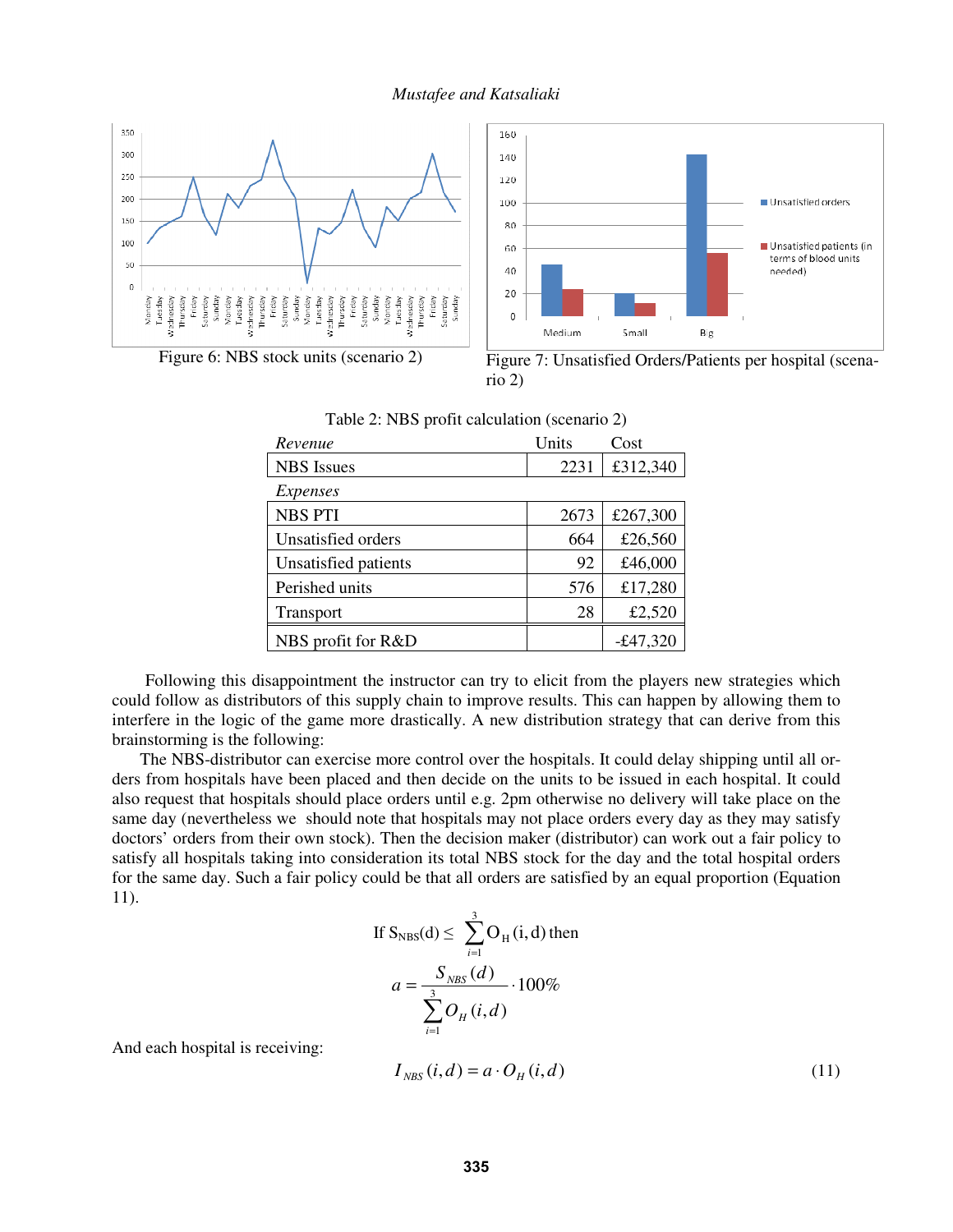In this case the transportation cost will also differ. Following this distribution policy NBS can use the multi-stop transport mode which costs only £50 returned journey to satisfy deliveries in more than one hospital. Results from this option are shown in Figures 9&10 and Table 3. (The number of collections is decided by the player. For the results below the initial scenarios' collections were used). Under these circumstances NBS stock is stable again. In Figure 9 surprisingly we observe a big number of unsatisfied orders but no unsatisfied patients. This is the effect of satisfying a proportion of each hospital's orders and this although for each hospital some order are undelivered overall there is steady stock in the hospital's bank to satisfy patients real needs. The NBS also makes a bigger profit that the initial scenario. Some savings are also observed due to the use of multi-stop transport.



![](_page_9_Figure_3.jpeg)

Figure 8: NBS stock units (scenario 3) Figure 9: Unsatisfied Orders/Patients per hospital (scenario 3)

| Revenue              | Units | Cost     |
|----------------------|-------|----------|
| <b>NBS</b> Issues    | 2323  | £325,220 |
| Expenses             |       |          |
| <b>NBS PTI</b>       | 2327  | £232,700 |
| Unsatisfied orders   | 664   | £26,560  |
| Unsatisfied patients |       | £0       |
| Perished units       |       | £0       |
| Transport            | 28    | £1,400   |
| NBS profit for R&D   |       | £64,560  |

Table 3: NBS profit calculation (scenario 3)

The players can be asked to propose further solutions to this supply chain that may improve its overall performance by being able to interfere in the processes of the hospital side of the supply chain too. These recommendations can be used to extend the game by allowing more policies to be tested.

## **7 CONCLUSIONS**

In this paper, we have introduced a simulation game to teach some of the main supply chain management principles. Like the Beer Game, we chose to model a specific application as opposed to using a generic model. A specific application has much greater pedagogical value because participants are more likely to assume the roles within the game and make the simulation more closely mimic reality (Anderson and Morrice 2000). Moreover, we use a PC version of the Game as an effective tool for teaching SC management strategies in an easy and funny way.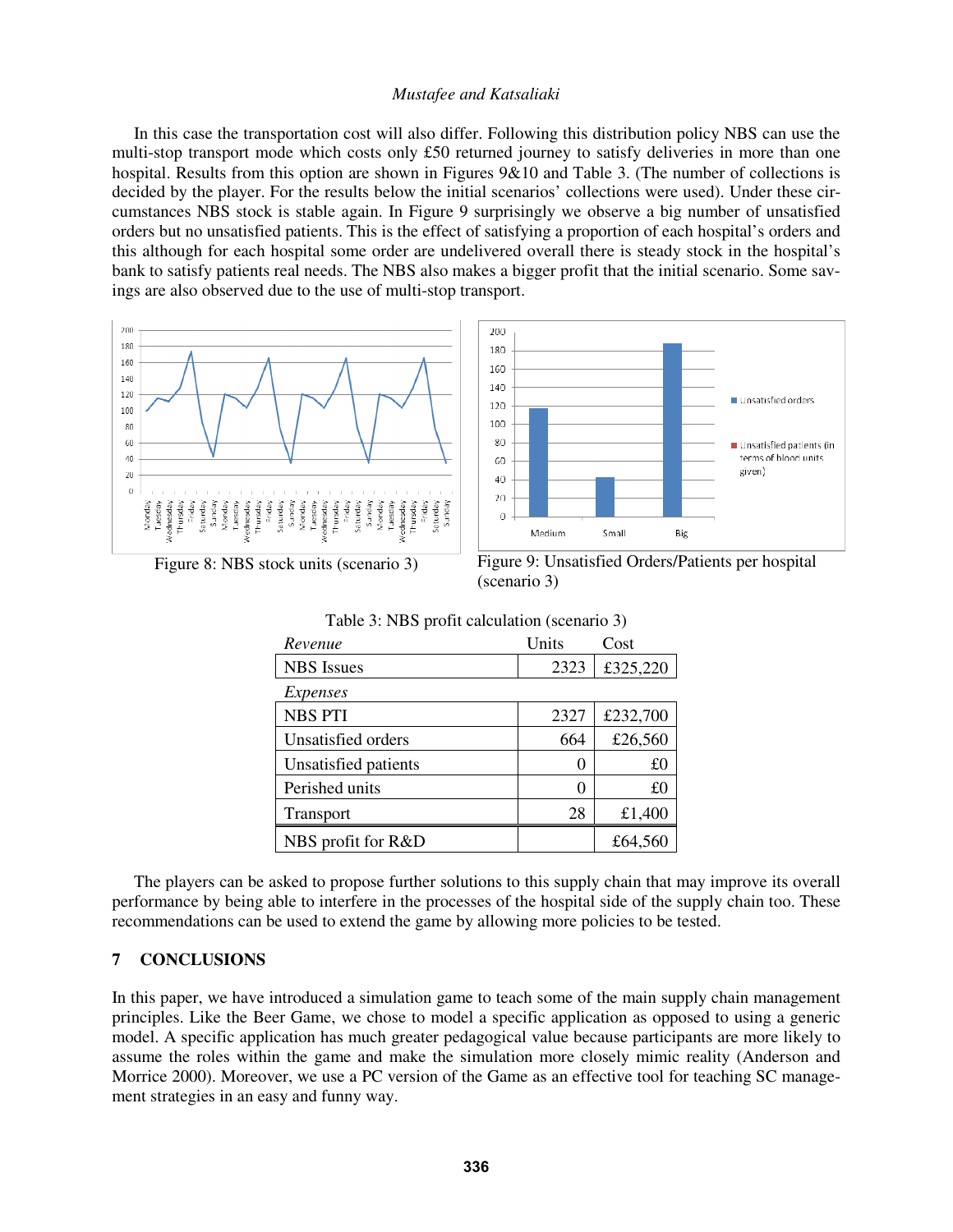In general, the Blood Supply Game describes a real supply chain of a vital product. It can be used to illustrate supply chain management principles in a special make-to-stock environment. The Game provides a realistic application as well as an initial analysis of players' behaviour during the Game. Some of the Game rigours are that processes are not too simplistic and the assumptions made are logical without compromising much of the complexity involved in the process.

 Three main points of the Game were identified. The first point was to illustrate the supply chain dynamics resulting from different orders and stock distribution. The second point was to illustrate how fragile is the balance of supply and demand of a perishable product. The third point was to identify practices that improve the supply chain performance within the given circumstances. Therefore, during the class each player executed at least three scenarios.

 As future research and development, we plan to design a probabilistic (and more realistic) version of this game to incorporate random variables regarding the distributions of collections, doctors' orders, and % of transfused units. We also plan to further elaborate on the existing scenarios and introduce new ones. Then the game will be tested in class and present students results and extracted lessons from classroom experience. Further plans include the development of a multi-player version of the NBS game, wherein multiple players will be able to collaboratively play the game over a network.

 We suggest that a feedback session be conducted after the Blood Supply Game is played under all recommended strategies. The provision of aggregated results is of great pedagogical value. Game participants learn from their own results as well as of the results of others. Additionally, they get the opportunity to observe trends in the data, which is especially important for understanding the process of improving performance measures and SC effectiveness.

## **REFERENCES**

Anderson Jr., E. G., and D. J. Morrice. 2000. Simulation game for teaching service-oriented supply chain management: Does Information Sharing Help Managers with Service Capacity Decisions? *Production and Operations Management* 9: 40-55

Bandyopadhyay, J. K. 2004. Developing a model for a supply chain management major in a United States university in the new millennium. *International Journal of Management* 21:67-76.

Chen, F. and R. Samroengraja. 2000. The stationary beer game. *Production and Operations Management* 9:19-30.

Morecroft J. D. W., and J. D. Sterman. 2000. *Modeling for Learning Organizations*. System Dynamics Series. Productivity Press.

- Faria, A. J., and R. Nulsen. 1997. Business simulation games: current usage levels. A ten year update. In A.L. Patz and R. Butler (eds.), *Developments in Business Simulation and Experiential Exercises*. Madison, WI: Omnipress.
- Forrester, J. W. 1958. Industrial Dynamics: A Major Breakthrough for Decision Makers. *Harvard Business Review*, 36(4):37–66.

Knolmayer, G. F., R. S. Schmidt, and S. D. Rihs. 2007. Teaching Supply Chain Dynamics Beyond the Beer Game, the *5th International Conference on Supply Chain Management*. 2:316 - 329.

- Graham, R. G. and C. F. Gray. 1969. *Business Games Handbook*. New York: American Management Association.
- Horn, R. E., and A. Cleaves. 1980. *The Guide to Simulation/Games for Education and Training*. Newbury Park, CA: Sage Publications
- Riis, J. O. 1995. Simulation Games and Learning in Production Management. *International Federation for Information Processing*. Springer.
- Johnson, M. E., and D. F. Pyke. 2000. A Framework for Teaching Supply Chain Management. *Production and Operations Management*, 9(1):2-18.
- Katsaliaki, K., and S. C. Brailsford. 2007. Using Simulation to Improve the U.K. Blood Supply Chain. *Journal of the Operational Research Society*, 58(2):219-227.